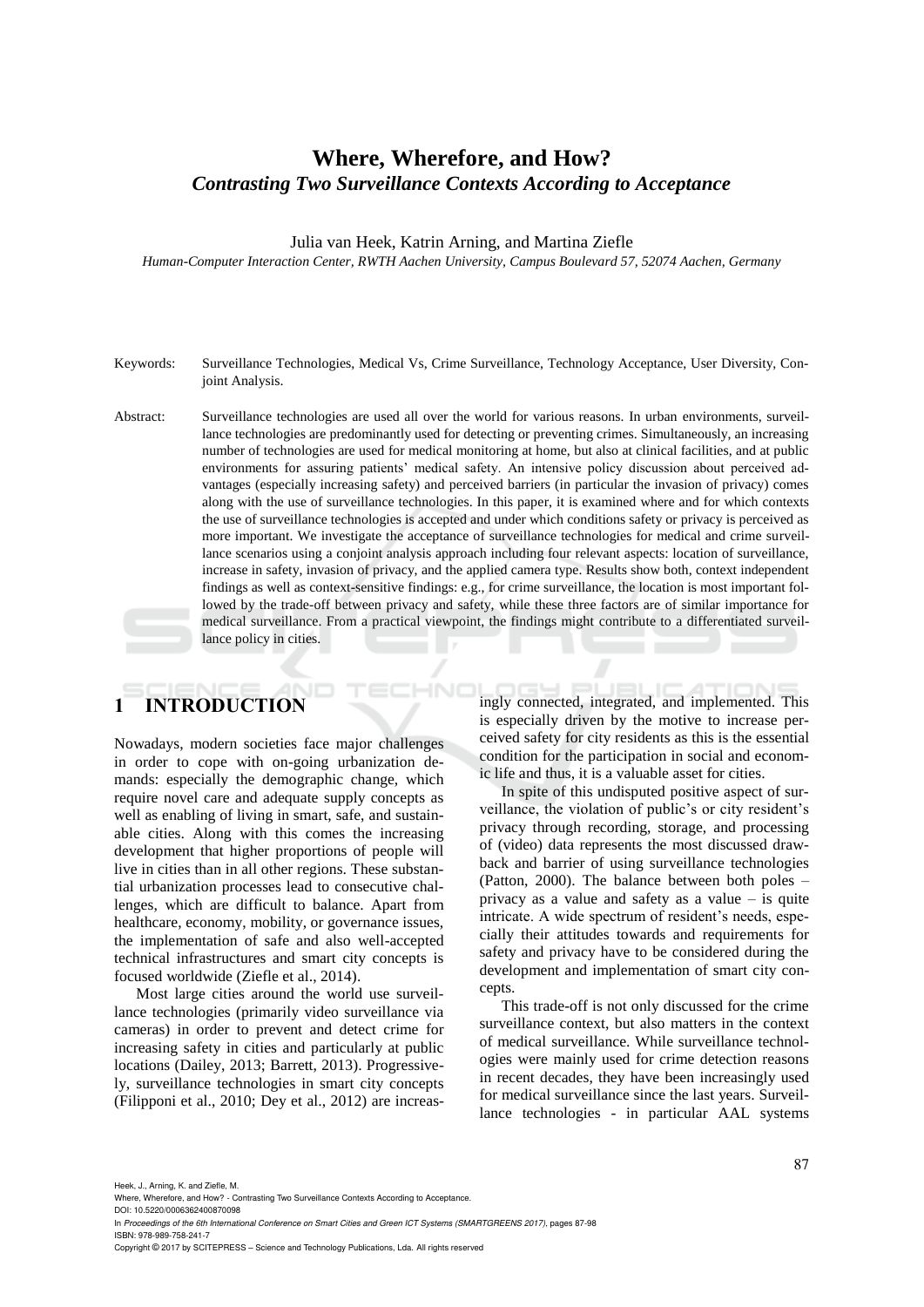(Ambient Assisted Living) - become more and more popular in the context of chronic illness and medical monitoring (Leonhardt, 2006; Klack et al., 2011). In the medical context, one of the major goals of surveillance or monitoring systems is the detection of emergencies - especially falls - as falls are one of the most serious health risks for seniors (Rubenstein, 2006). Thus, medical surveillance technologies do increase not only perceived but also factual safety as a fast detection of emergencies and falls and consecutively immediate help reduce the risk of death by more than 80% (Gurley et al., 1996). Opposing this benefit of medical surveillance, there are concerns about an invasion of the own privacy in terms of a protection of personal information, e.g., anonymity, self-determination, personal control of data (Patton, 2000; Wilkowska & Ziefle, 2012). Thus, surveillance generally represents a conflict between two key motives: on the one hand, the wish to be safe as well as increase safety in urban environments and, on the other hand, the wish to stay private and to protect the own privacy. This conflict is difficult and almost impossible to address for city planners without understanding the residents' individual acceptance of surveillance technologies.

In this paper, the acceptance of surveillance technologies is empirically investigated differentiating between two urban contexts. Using a conjoint analysis, the critical trade-off between privacy and safety is empirically addressed as well as different locations of surveillance and different camera types are taken into account. Comparing a medical and a surveillance context allows to find out if the acceptance of surveillance technologies is a contextsensitive phenomenon. This way, it is examined to what extent city residents' evaluation of the trade-off between safety and privacy varies depending on the context, the type of technology, and the city location in which surveillance is applied.

# **2 ACCEPTANCE OF SURVEILLANCE SYSTEMS**

Currently, more and more different surveillance technologies are used and integrated into surveillance concepts not only to generate smart houses, but also to build smart city networks. Thus, this section presents an overview of the technologies that are applied for different surveillance contexts as well as their advantages and drawbacks (2.1). Further, the current state of the art concerning research on the acceptance of surveillance is detailed focusing on

which technologies are accepted at which locations, for which context, and under which conditions (2.2).

#### **2.1 Context-specific Use of Surveillance Technologies**

For the context of crime surveillance, the currently most applied safety measure in urban environments is video surveillance (Koh et al., 2016). Video surveillance strongly differs with respect to the camera type enabling diverse functions (compounded with other technologies) such as face recognition or precise location determination. These types of video surveillance are used in many cities exhaustively enabling a detailed tracking of criminals and detection of crimes (La Vigne et al., 2011). Some theoretical research approaches focus also on the integration of crime surveillance into smart city concepts (Fyfe, 2004; Dey et al., 2012). So far, many studies investigated the effectiveness of safety measures such as improved lighting of public places or video surveillance for enhancing safety especially at public high-frequented locations (e.g., La Vigne et al., 2011, Welsh & Farrington, 2004; Welsh et al., 2015): all of them found an increased safety perception by city residents but also a higher "real" safety in terms of crime reduction and higher rates of crime detection. In contrast, an invasion of privacy is the main drawback of (video-based) crime surveillance as recording, processing, and storage of data is heavily scrutinized (e.g., Welsh et al., 2015; Schwartz, 2012).

For medical reasons, surveillance technologies were mainly used in the private home environment, in health facilities, and retirement homes in the last years. A wide variety of AAL technologies exists mainly developed to detect falls and enable fast assistance in emergencies (Cardinaux et al., 2011; Memon et al., 2014). Using video-based technologies is in particular advantageous as it enables contactless observation without the necessity to equip patients with further technologies (e.g., help button, tag, sensors). Thus, a high number of video-based health surveillance systems was developed to date that primarily focus on fall detection in order to increase safety (e.g., Fleck & Strasser, 2008; Yu et al., 2012; Chen et al., 2013). Although AAL technologies were predominantly used at private environments, it is reasonable to integrate medical surveillance technologies at public urban environments to expand existing (crime) surveillance technologies with regard to medical surveillance as a high number of emergencies happen in public. In accordance with demographic change and an aging society, the needs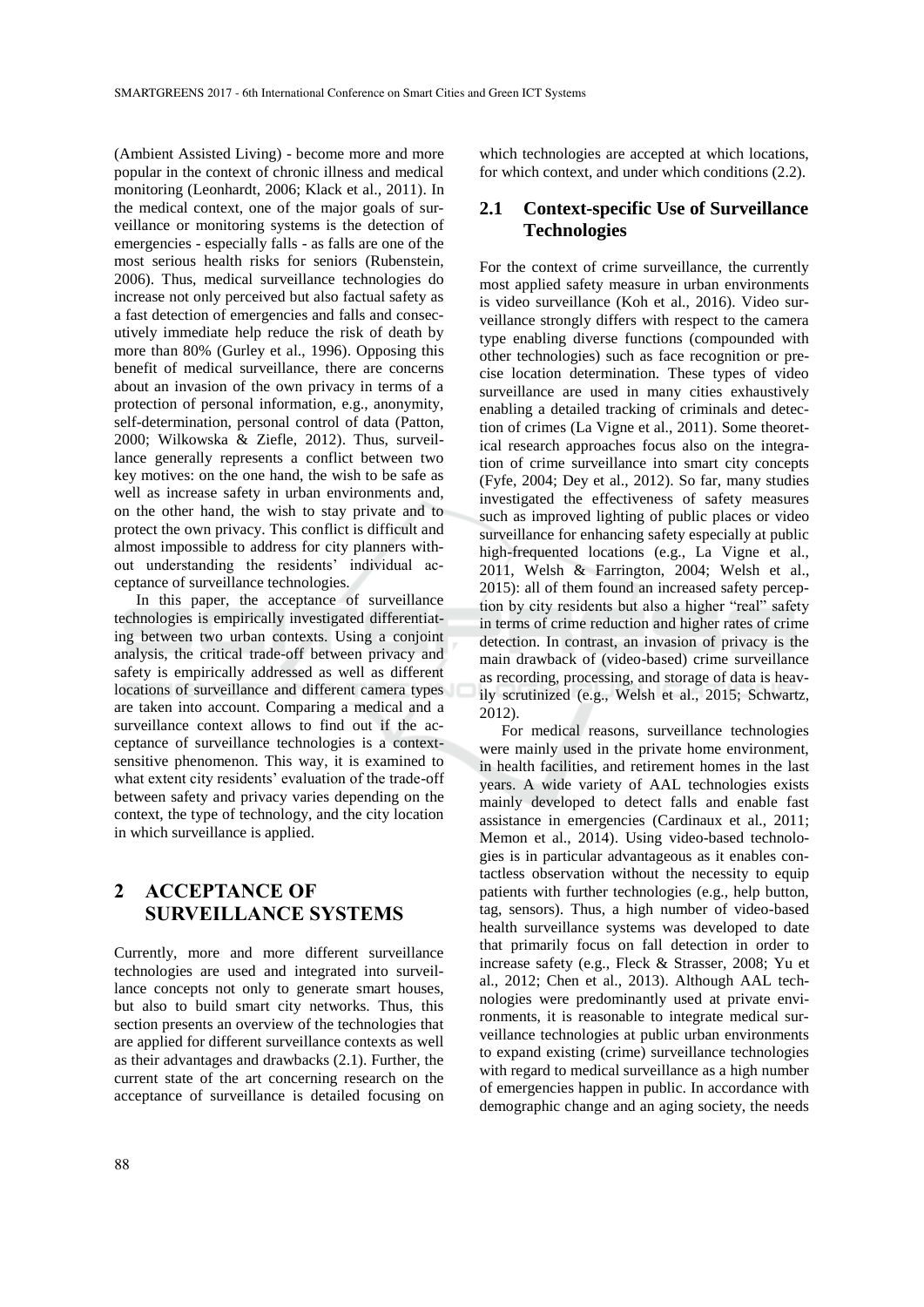for public medical surveillance in cities increase continuously. Hence, there are also first approaches to integrate medical or health surveillance into smart city concepts in order to increase medical safety (Solanas et al., 2014).

Besides the main benefit of increased safety, privacy concerns are of major importance in the health or medical surveillance context (Wilkowska & Ziefle, 2012). In particular, privacy is a highly relevant topic for video surveillance, since people in the area covered by cameras have no option to avoid being monitored. There are some technical approaches that try to integrate measures to protect privacy within the surveillance systems, e.g., by recording and storage of video data only if accidents were detected (Aghajan et al., 2007).

Summarizing so far, the use of surveillance technologies implies a sensitive and critical trade-off between an increase in safety and the protection of privacy in a crime as well as a medical surveillance context.

#### **2.2 Technology Acceptance**

Usually, the development and integration of surveillance technologies is a policy decision of planning authorities in cities and communes without integrating residents during the technical development and decision-making process. However, the controversial public discussion about surveillance shows that it might be supportive to consider resident's needs and concerns in early phases of the decision process in order to enable a pleased and safe life in cities (Slobogin, 2003; Surette, 2005). While there are a plenty of studies focusing on technical characteristics of surveillance or the efficiency of applied surveillance technologies (e.g., La Vigne et al., 2011; Welsh et al., 2015), sparse social science research is available in this regard. Previous acceptance studies primarily focus on single surveillance contexts: a study on crime surveillance acceptance found highest acceptance scores for video surveillance at highly frequented public places, such as train stations, as well as comparatively higher needs for safety at public and higher privacy needs at private environments (van Heek et al., 2015). Another single case study focused on medical surveillance and also found higher acceptance scores for video surveillance at public environments. However, general acceptance for medical surveillance was rather low due to strong privacy concerns of the participants (Himmel et al., 2013).

A direct comparison of different surveillance contexts has not been investigated so far. It would be

useful to analyze whether the acceptance of surveillance technologies and the evaluation of the tradeoff between safety and privacy is a generic or a context-sensitive phenomenon. As privacy and safety proved to be important factors of surveillance acceptance (see 2.1), their understanding is essential for a successful adoption of surveillance technologies (Rogers, 2003).

The Technology Acceptance Model (TAM) is the most known and best-established model explaining and predicting the adoption of technologies and serves as a basis for numerous subsequent and adapted models (Davis et al., 1989). However, these acceptance models cannot be simply applied to the acceptance of video-based surveillance technologies: A first reason is that conventional acceptance models enable an evaluation of complete technologies, systems, or applications, but they do not allow an evaluation of single technical functions or characteristics of a system. Hence, it is not possible to derive which characteristics of a system lead to adoption or non-adoption of the complete system yet. As a result, it is also not possible to derive concrete design guidelines, e.g., where, how, and under which conditions a video-based surveillance system should be used. Secondly, questionnaires, designed on the basis of TAM or adapted acceptance models, do not allow a simulation of complex decision scenarios, in which several decision criteria are weighted against each other. Hence, it is also not possible to infer statements about relative importance, relationships, and interactions of several factors.

Summarizing, acceptance, conceptualization, and integration of video-based surveillance systems in smart cities could be improved, if designers and (city) planners could revert on city residents' preferences. Thus, the goal of our study was to capture preferences for video-based surveillance scenarios at different locations (private vs. public), under consideration of different camera types, benefits in terms of increased safety, and privacy concerns due to different data handling purposes. By applying a conjoint analysis, decision scenarios were simulated and different attributes' acceptance as well as their interrelations were analyzed in detail. In order to fulfill a direct comparison of surveillance context, the approach was carried out for a medical (study 1) and a crime surveillance (study 2) context.

### **3 METHODOLOGY**

In order to understand if acceptance for surveillance depends on the context, the conjoint analysis ap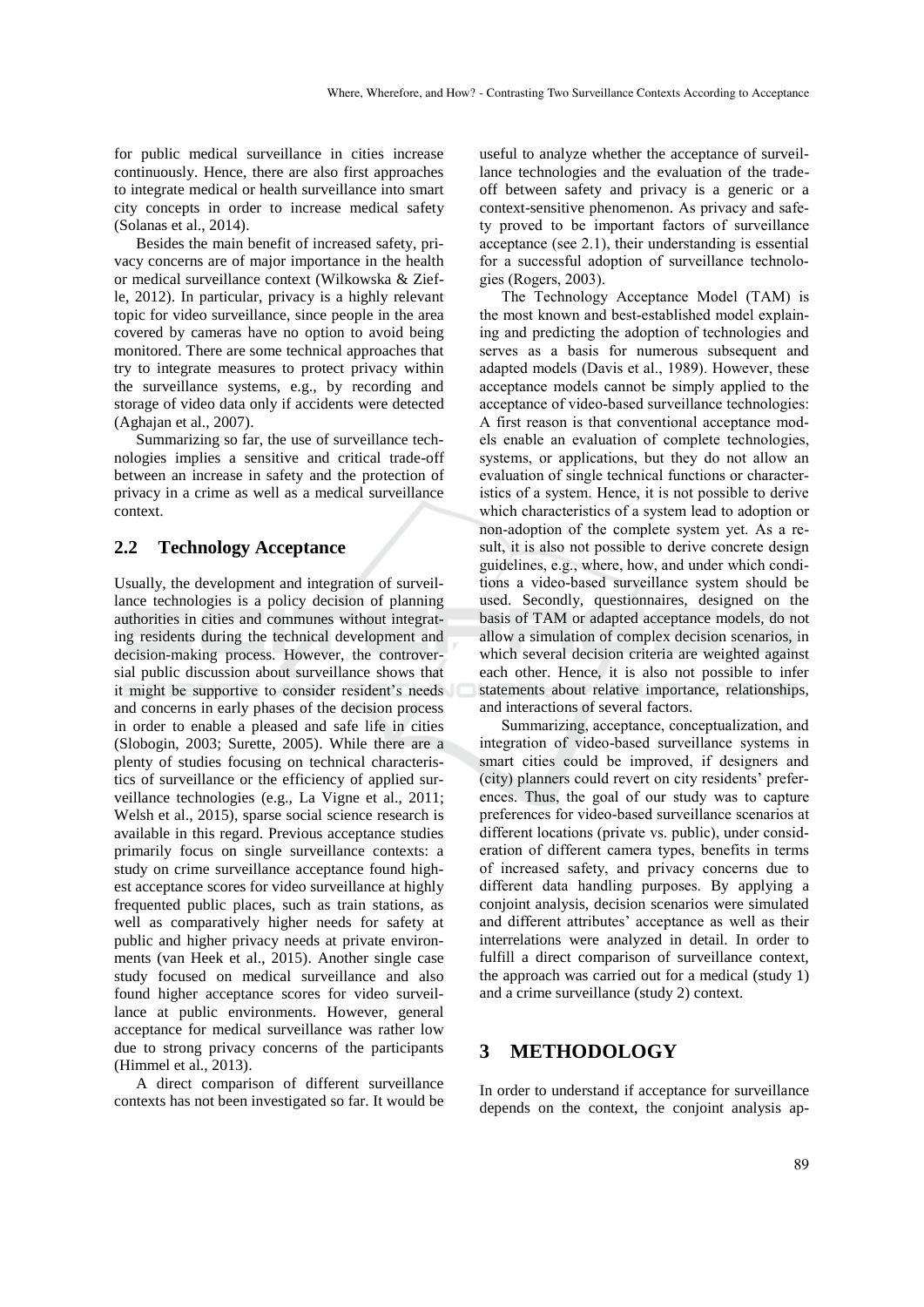proach was applied to a medical and a crime surveillance scenario. The factorial design of the conjoint analysis in both contexts (surveillance vs. medical) included four attributes that had been identified as important impact factors on surveillance acceptance in preceding studies (van Heek et al., 2015; Arning & Ziefle,  $2015$ : 1) locations of surveillance, 2) increase in safety operationalized as detection rates of crimes and medical emergencies, 3) privacy in terms of different handlings of the recorded data material, and 4) different camera types. These attributes were used to identify the most important parameters and to examine to which extent surveillance scenario decisions based on these attributes were linked to the surveillance context.

#### **3.1 Conjoint Analysis**

Conjoint analyses were developed by Luce and Tukey in the 1960s and combine a measurement model with a statistical estimation algorithm (Luce & Tukey, 1964). Within a conjoint analysis, respondents assess specific product or scenario configurations that consist of different attributes and differ from each other in the attribute levels. This way, conjoint analyses go beyond the possibilities of conventional survey-based research approaches: they enable not only an evaluation of single product or scenario characteristics, but allow a holistic evaluation of decision scenarios, a weighting of different attributes against each other, and a direct simulation of relationships and interactions (Orme, 2010). Decision processes and scenario preferences can be simulated and separated into part-worth utilities of the attributes and their levels. In this process, the relative importance of attributes delivers information about which attribute affects the participants' choice the most. The part-worth utilities characterize the most important or unimportant attribute levels. Further, preference ratings and preference shares can be consulted as indicators of acceptance.

For this study, a choice-based conjoint analysis approach (CBC) was chosen in order to analyse scenario decisions in which - most probably - more than one attribute affects the final respondent's choice (Sawtooth Software, 2009).

#### **3.2 Attributes and Attribute Levels**

The identification and selection procedure of attributes and attribute levels is the first - and highly important - step for the conceptualization of a conjoint analysis, since it affects the generalizability, validity, and significance of the findings (Rao, 2014). It has

to be ensured that all attributes are considered that are relevant for the preferences of respondents as well as for city-planers, policy-makers, or other important stakeholders. In order to identify the attributes, the results of extensive literature analyses and preceding studies were used - in which relevant parameters for the acceptance of surveillance technologies (crime surveillance (van Heek et al., 2015) and medical surveillance context (Arning & Ziefle, 2015)) were identified as a basis for the selection of attributes and levels.

The following four attributes were assessed in our conjoint study: locations of surveillance, camera types, increase in safety, and invasion of privacy.

Within the attribute *locations*, the private home environment was contrasted with different public locations as place for camera installation: store, market, and train station.

*Increase in Safety* as major benefit of implemented surveillance technologies was operationalized as different detection rates of crimes in the crime surveillance and of medical emergencies in the medical surveillance context. The attribute levels were specified as detection rates of 0% (no improvement), 5%, 10%, and 20% in both contexts.

*Invasion of Privacy* as major concern of implemented video-based surveillance technologies was operationalized as different ways and intensities to handle and process recorded video data and included the following levels: merely archiving data (police and patient data bases), storage in profile data bases (open to institutions, e.g., health insurance companies, security services), enabling position determination, and allowing face recognition.

As last attribute *Camera Type* was integrated into the study differing in size, visibility, an obtrusiveness of the technology: a conventional, clearly visible, large and tracking camera, a large and visible dome-camera, a small mini-dome-camera, and a hidden, integrated, not visible camera.

### **3.3 Conjoint Questionnaire Design**

In both contexts - medical (study 1) and crime (study 2) - identical questionnaire designs were developed using the SSI web Sawtooth Software (SSI Web, 2016) and consisted of four parts.

The first part addressed demographic characteristics such as age, gender, educational level, type of residence, and area of residence. Afterwards, the participants had to answer some context-specific questions. For the medical surveillance context, the participants were asked for details concerning health status and experience with medical emergencies. For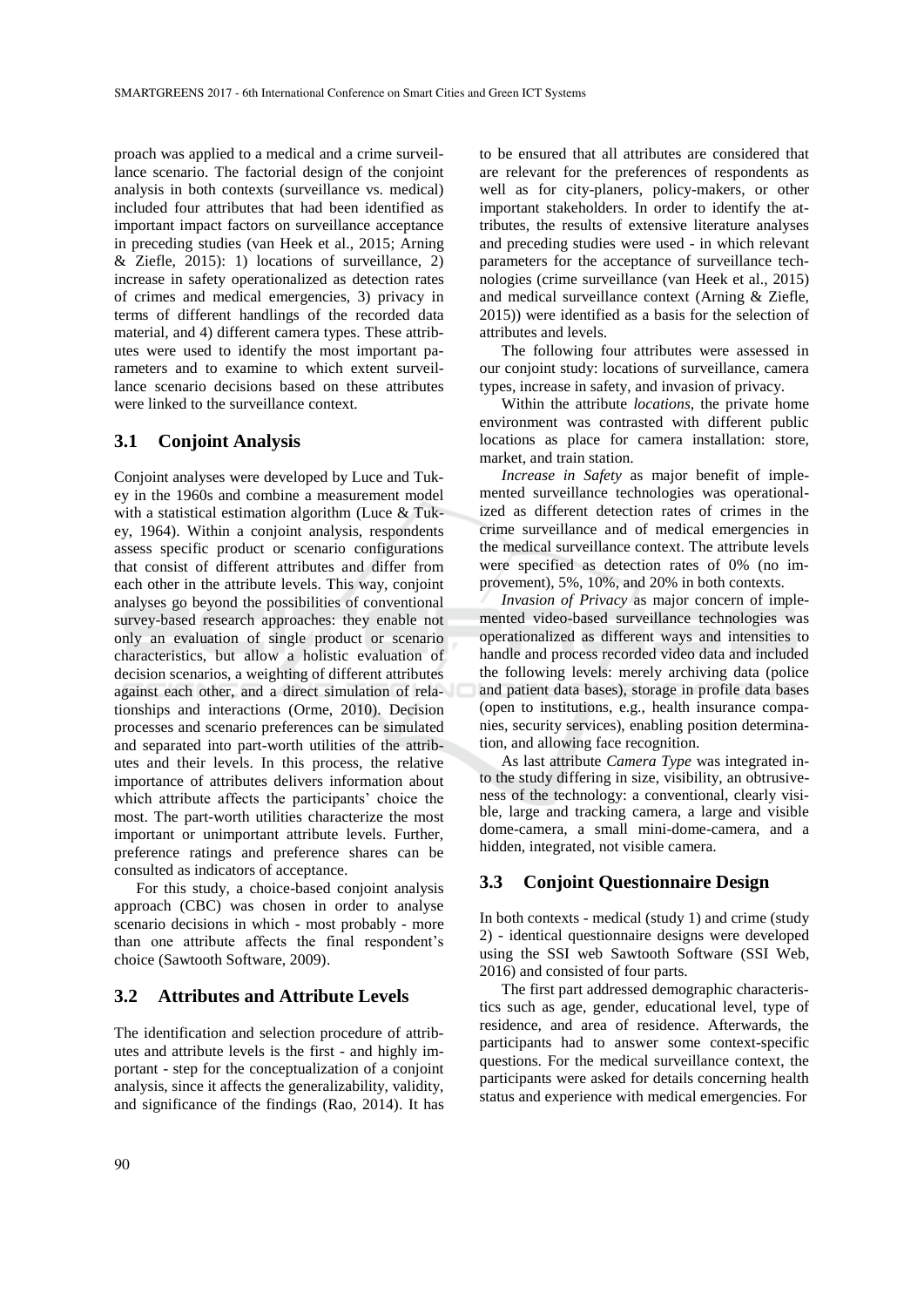

Figure 1: Example of a choice task (crime surveillance context).

the crime surveillance context, the participants indicated if they have already fallen victim to offenses.

In the second part, the respondents indicated their perceived threat (of crimes or medical emergencies) and their needs for privacy (measured each with four items on six-point Likert scales). The items were checked for reliability and subsequently summed up resulting in a "need for privacy" and a "perceived threat" score.

Next, the participants were introduced in the respective scenario. The medical scenario dealt with the installation of video cameras for medical surveillance purposes at different locations. The cameras were able to sent an emergency signal to a medical institution. Similarly, the cameras introduced in the crime surveillance scenario were also installed at different locations and should help to detect and prevent crime by enabling to send alarm signals to security institutions.

In the fourth part, the CBC choice tasks with four attributes and each four levels were presented. As a control, the participants were asked to imagine that they would be alone during the day. Then, they should decide under which conditions and at which locations they would accept the installation of video cameras and were instructed to select the scenario in each choice task, that met their individual needs most closely. An example for a choice task is shown in Fig. 1. As a combination of all attribute levels would have let to 256 possible combinations (4x4x4x4), the number of choice tasks was reduced and overall, 10 random and one fixed task were presented to the participants. A test of design efficiency confirmed that the reduced, randomized design was sufficient and comparable to the hypothetical orthogonal design regarding a sample of at least 100 respondents.

#### **3.4 Data Analysis**

For analysing the conjoint data (i.e. estimation of part-worth utilities, preference simulations) the Sawtooth Software was used (SSI Web, 2016)(SMRT, 2016). First, the relative importance of attributes was calculated, that deliver information about which attribute affected the participants' choice the most. The computed part-worth utilities of all attribute levels characterize the most important or unimportant attribute levels. Finally, preference simulations were run estimating the impact on preferences if single attribute levels change within a predefined specific scenario (Orme, 2010). Preference ratings and shares can be interpreted as indicators of acceptance. Data was analysed descriptively and, with respect to the effects of surveillance context and user diversity, by (M)ANOVA procedures (significance level at 5%).

#### **3.5 Sample Study 1 and 2**

Data was collected in an online survey in Germany and completion of each questionnaire took on average 15 minutes.

In *study 1*, overall 119 participants fully completed the questionnaire and were included in statistical analyses. 52.9% of these participants were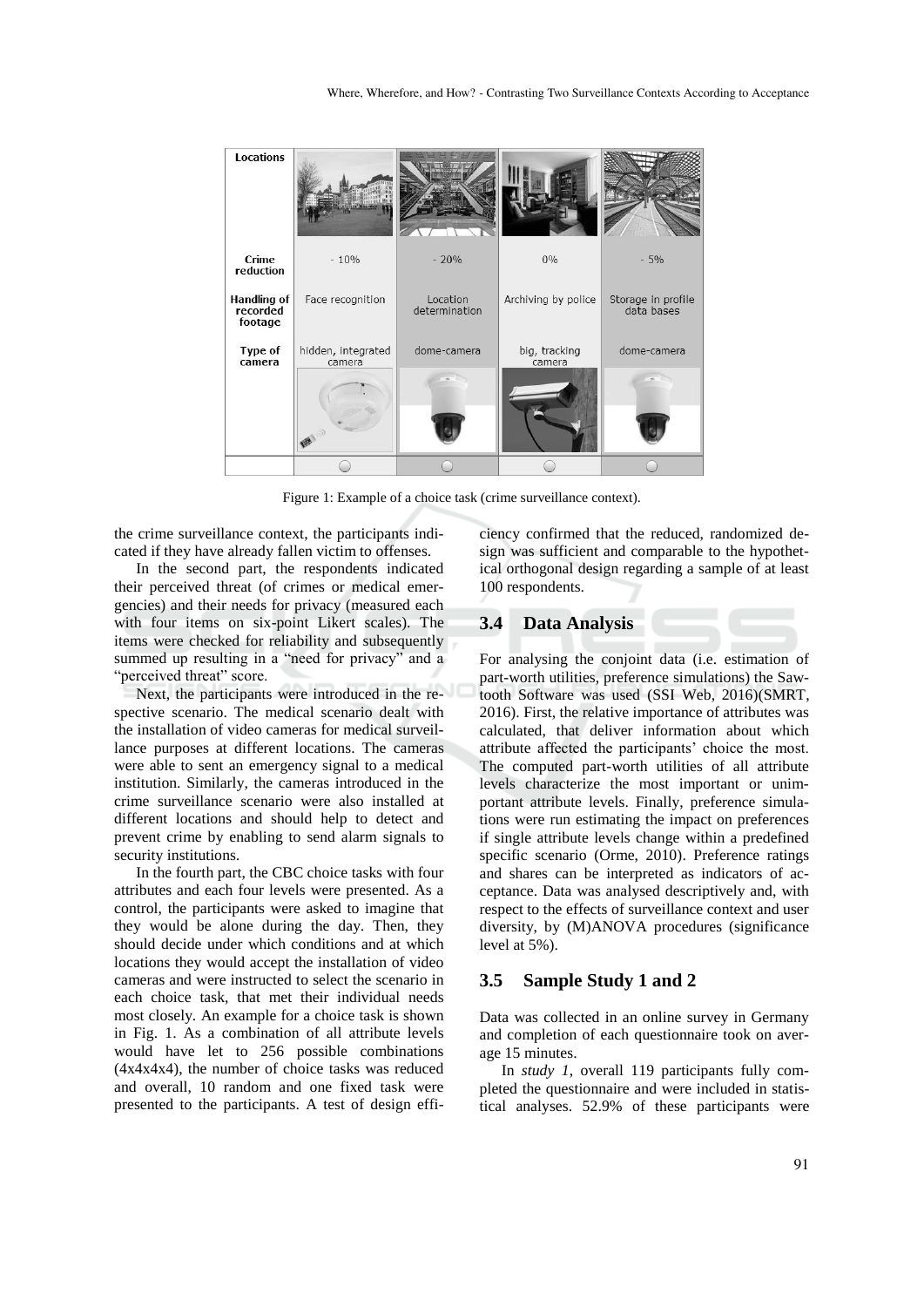female and 47.1% male. The mean age was 28.5 years (SD=11.7) and ranged from 18 to 75 years. The educational level was high with 38.7% of participants holding a university degree and 45.4% a qualification for university entrance. The participants' majority lived in apartment buildings (60.5%, n=79), while far fewer people indicated to live in detached (14.3%), semi-detached (4.2%), or row houses (15.1%). Most of the participants lived in the city centre (60.5%), 23.5% on the outskirts, 7.6% in suburbs, and 8.4% in a village. Further, 29.4% of the participants indicated to have no experiences with medical emergencies at all. Nearly half of the participants (48.7%, n=58) reported to have already experienced a medical emergency in their family and 15.1% have been in a medical emergency situation themselves. Participants indicated to feel only little threatened by medical emergencies (M=2.3;  $SD=1.1$ ; min=1; max=6), but showed very high needs for privacy  $(M=5.5; SD=0.6; min=1; max=6)$ .

In *study 2*, 130 participants completed the questionnaire and were included in further statistical analyses. 60.0% of the participants were female, 40.0% were male. The mean age was 32 years (SD=12.2), ranging from 16 to 77 years. The educational level was also high with 48.5% holding an university degree and 26.9% an university entrance qualification. Similar to study 1, the majority of participants lived in apartment buildings (60.0%), and far fewer people lived in a detached (20.0%), a semi-detached (6.9%), or a row house (13.1%). 43.1% of the participants lived in a city centre, while 22.3% lived on the outskirts, 20.0% in suburbs, and 14.6% in a village. 32.3% (n=42) had no experiences with crimes at all, while 67.7% had a least fallen victim to "slight" offenses (e.g., theft). On average, participants indicated to feel only slightly threatened by crime  $(M=2.5; SD=0.9; min=1; max=6)$ . Similar to study 1, the participants of study 2 showed very high needs for privacy  $(M=5.5; SD=0.6; min=1;$ max=6). ANOVAs revealed that the samples of study 1 and 2 did not differ regarding gender, educational level, type of residence, perceived threat (of crimes or emergencies), previous experiences, and privacy needs. However, the results showed significant differences only for *age* (F(1,248)=5.389; p<.05) and *place of residence* (F(1,248)=10.436; p<.05): compared with study 1, the participants of study 2 were on average a little older and lived more often outside the city centre.

### **4 RESULTS**

First, the relative importance of attributes is presented for the medical and crime surveillance context. Afterwards, the part-worth utilities are presented for all attribute levels comparing medical and crime surveillance. Further, the results of preference simulations analyses with regard to the trade-off between safety and privacy are described.

### **4.1 Context-Specific Acceptance Factors**

The relative importance of attributes was calculated for the medical and the crime surveillance context and is shown in Figure 2.



Figure 2: Relative importance of attributes for medical and crime surveillance.

Overall, (M)ANOVA analyses revealed significant differences between the medical and the crime surveillance context concerning the relative importance of the attributes  $(F(4,249)=21.610; p<0.01)$ . For the medical surveillance context, *increase in safety* was the most important attribute (29.5%), directly followed by *invasion of privacy* and *locations of surveillance* (each 27.0%), which were also very important. The *camera type* is comparatively the least important attribute (16.4%) for medical surveillance scenarios.

This is in line with the crime surveillance scenario results, where *camera type* was the least important attribute (14.4%) as well  $(F(1,249)=2.725; p=.10;$ n.s.). Concerning the other three attributes, a more heterogeneous picture emerged: in contrast to the medical surveillance scenario, *locations of surveillance* was the most important attribute for scenario decisions  $(F(1,249)=79.588; p<0.01)$ , followed by increase in safety  $(23.1\%)$  (F $(1,249)$ =12.300; p<.01),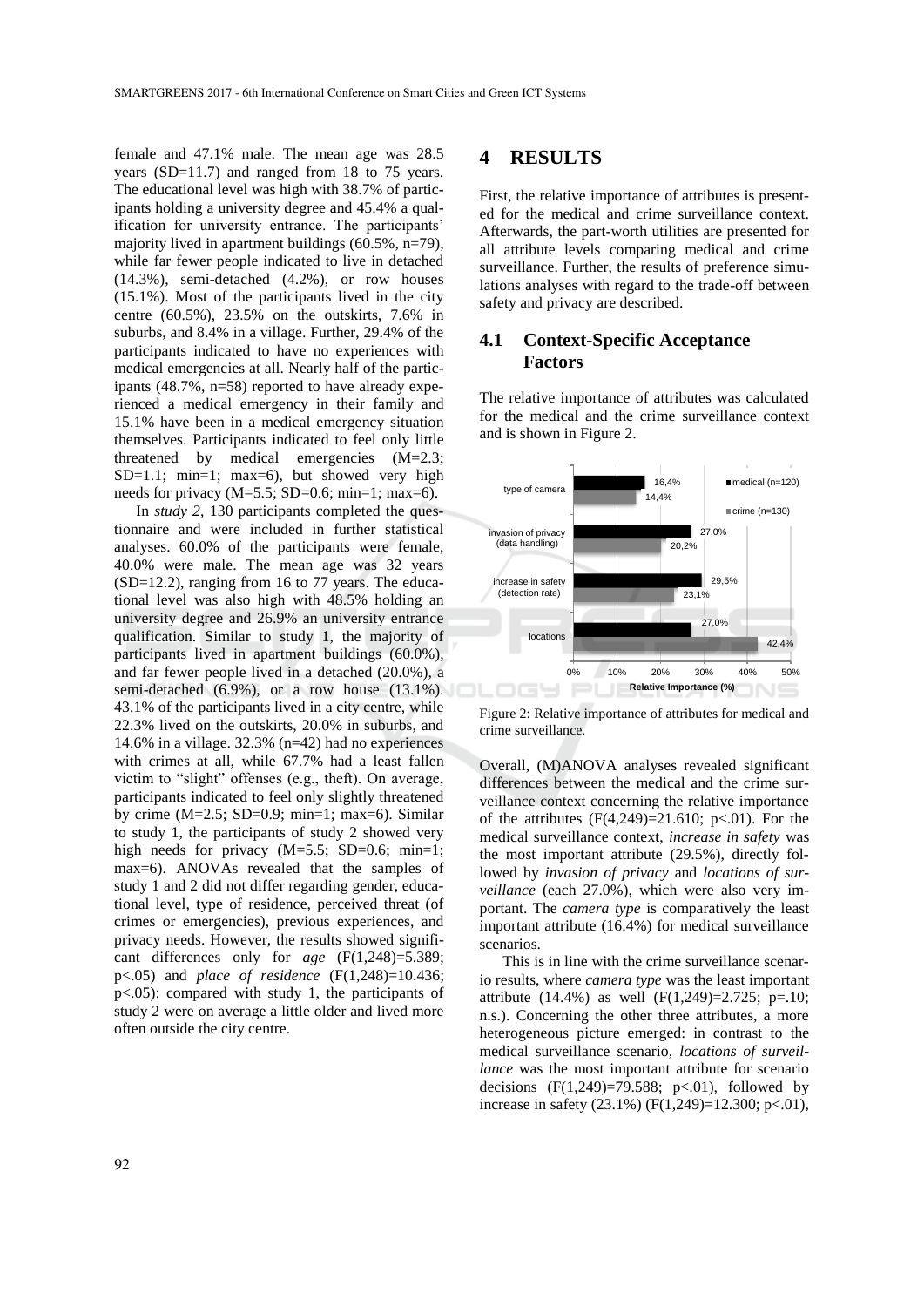

Figure 3: Part-worth utilities of all attribute levels for medical and crime surveillance.

and invasion of privacy (20.2%) (F(1,249)=13.908; p<.01) which were of similar importance in the crime surveillance scenario.

#### **4.2 Context-Specific Acceptance Characteristics**

MANOVA analyses were calculated for each attribute level as dependent and the surveillance context as independent variable. Figure 3 presents the results of the part-worth utilities for medical and crime surveillance.

The results showed a similar evaluation pattern across scenarios, however, also significant differences for the attribute *locations*, (F(3,245)=4.055;  $p<.01$ : surveillance at a store  $(F(1,248)=0.058;$ p=.85; n.s.) or a market  $(F(1,248)=0.063; p=.42;$ n.s.) revealed both rather positive utility values independent of the surveillance context.

In contrast, surveillance at a train station received a significantly higher utility value in the crime context (44.0) than in the medical context (25.8) (F(1,248)=11.914; p<.01), while surveillance at the own home received a clearly lower utility value for the crime  $(-75.5)$  than the medical  $(-55.2)$ context  $(F(1,248)=5.878; p<.05)$ .

The evaluation pattern of the *increase in safety* attribute levels was similar for both contexts, but differed with regard to the amounts of values

 $(F(3,245)=3.770; p<.05)$  due to the higher attribute's importance for the medical surveillance context: detection rates of 0%  $(F(1,248)=4.809; p<.05)$  and 5% (F(1,248)=9.986) obtained more negative utility values for the medical (0%: -51.9; 5%:-17.3) compared to the crime surveillance context (0%: -41.2; 5%: -7.4). Instead, detection rates of 10% (F(1,248)=5.455; p<.05) and 20% (F(1,248)=8.176; p<.01) received obviously higher positive utility values for the medical (10%: 20.7; 20%: 48.5) than the surveillance context (10%: 14.9; 20%: 33.7).

The most diverse evaluation pattern emerged for the *invasion of priv*acy attribute levels (F(2,244)= 13.047;  $p<0$ 1). As the worst way of data and privacy handling, face recognition achieved negative utility values regardless of the surveillance context  $(F(1,248)=0.906; p=.34; n.s.).$  For the crime surveillance context, archiving of data (by police and emergency services) obtained the highest positive utility values (21.7), while it received slightly negative values for the medical context (-6.0)  $(F(1,248)=25.444)$ . Storage of data in profile data bases (by medical or crime institutions) was rated with rather positive utility values for the medical (4.9), but with rather negative values for the crime (- 4.4) surveillance context (F(1,248)=4.143; p<.05). Finally, position determination received the highest positive utility values for the medical (25.4) and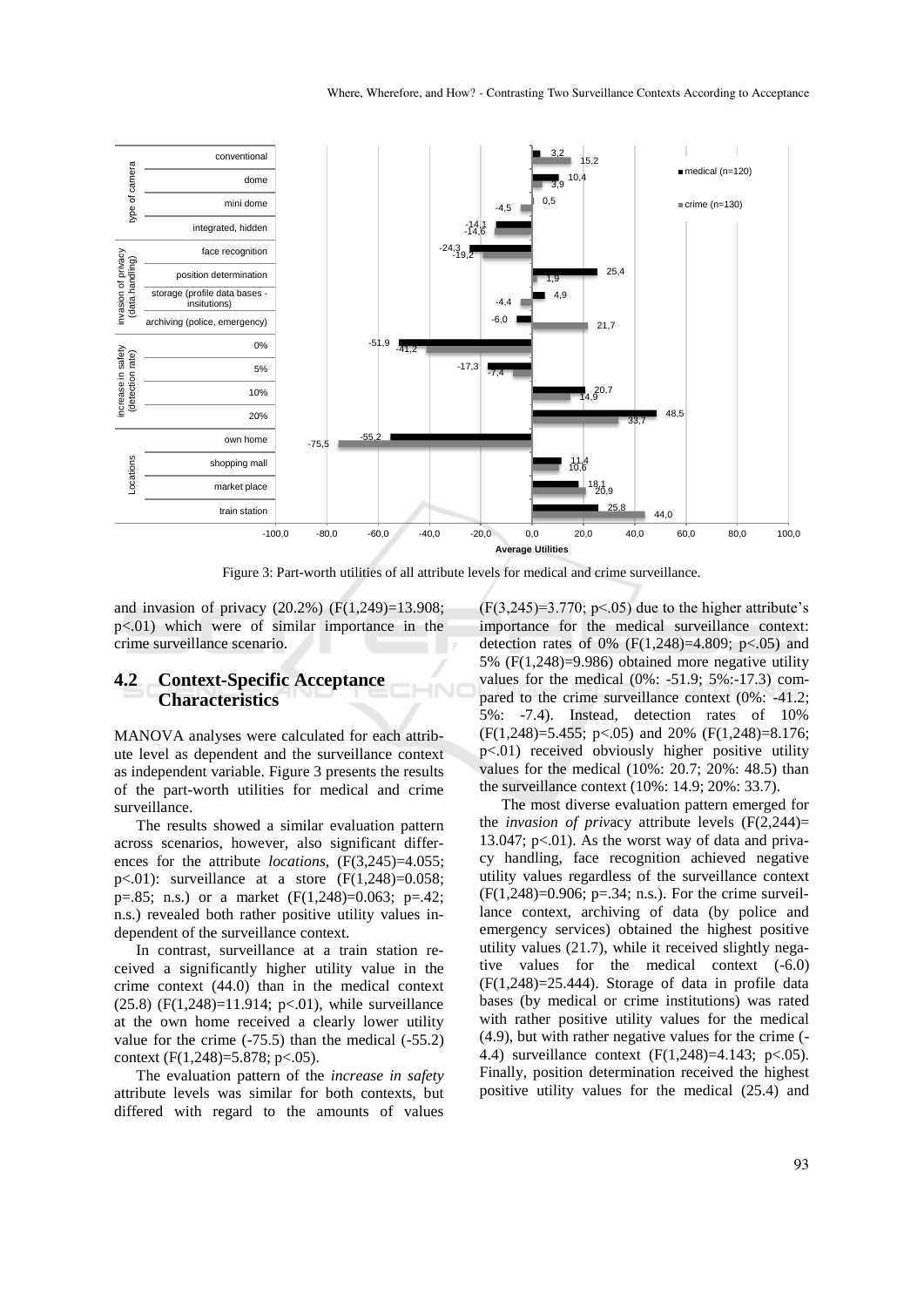only neutral values for the crime (1.9) surveillance context (F(1,248)=19.282; p<.01).

The levels of the attribute *camera type* were partly rated differently for both contexts  $(F(4,244)=3.202; p<0.05)$ . The hidden and integrated camera received high negative utilities for both groups  $(F(1,248)=0.027; p=.83; n.s.).$  Further, the mini-dome camera was not evaluated differently as well  $(F(1,248)=2.740; p=.1; n.s.).$  The dome camera obtained slightly positive values for the crime (3.9), but the attribute's highest positive values for the medical (10.4) surveillance context (F(1,248)=8.323; p<.01). In contrast, the conventional large and tracking camera received the highest utility values for the crime (15.2) and only slightly positive values for the medical (3.2) surveillance context (F(1,248)=7.018;  $p<.01$ ).

#### **4.3 Safety Vs. Privacy Decisions**

Overall, the results (see 4.1) showed that the safety and privacy attributes were significantly more important for medical than for crime surveillance. What both contexts have in common is that there is no clear distinction concerning the importance of the safety and the privacy attribute (Fig. 2).

To examine the trade-off between increase in safety and invasion of privacy in detail, sensitivity analyses were carried out using the Sawtooth market simulator (SMRT, 2016). In these simulations, it is possible to examine to which extent respondents' relative preferences for a scenario change if the levels of an attribute vary while other specific attribute levels were kept constant. To directly contrast safety and privacy, two opposite safety and privacy scenarios with constant attribute levels were formed, based on the findings of the previously reported part-worth utilities:

- 1. *high increase in safety + high invasion in privacy*: with the constant levels "detection rate of 20%" and "face recognition"
- 2. *low invasion in privacy + low increase in safety*: with the constant levels "detection rate of 0%" and "archiving of data"

These levels were kept constant while all other attribute levels (locations and camera type) changed. The results are pictured in Fig. 4 for the medical and in Fig. 5 for the crime surveillance context.

For the medical surveillance context (Fig. 4), the "high safety" scenario (max. 61.6%) reached higher average preferences compared to the "high privacy" scenario (max. 20.2%). For all single attribute levels in the medical surveillance context, the preferences were significantly higher for the "high safety" than

for the "high privacy" scenario. The acceptance of the "high safety" and also of the "high privacy" scenario rose, when surveillance was carried out at public locations. Changing the attribute level from private home (32.9%) to a public location (store: 57.5%) in the high safety scenario, caused the highest difference in the share of preference (+24.5%), while the differences between the various public locations were rather small. Concerning all camera types in the medical surveillance context, the "high safety" scenario was consistently favoured by at least 49.7% difference.

Overall, the decisions in the crime surveillance context showed a similar pattern (Fig. 5). The "high safety" scenario (max. 66.5%) was clearly preferred compared to the "high privacy" scenario (max. 20.0%) for all attribute levels (locations and camera types) except of surveillance at the private home environment ("high safety": 15.3%; "high privacy": 14.3%). Here, surveillance for crime detection reasons was not desired and accepted regardless of different safety and privacy scenarios. Similar to the results in the medical surveillance context, the highest difference (+46.3%) occurred in the "high safety" scenario, when surveillance at the private home (15.3%) was changed to a public location (store: 51.6%). In the "high privacy" scenario, there were only small differences between the various locations and almost no differences between the camera type



Figure 4: Results sensitivity analyses for medical surveillance.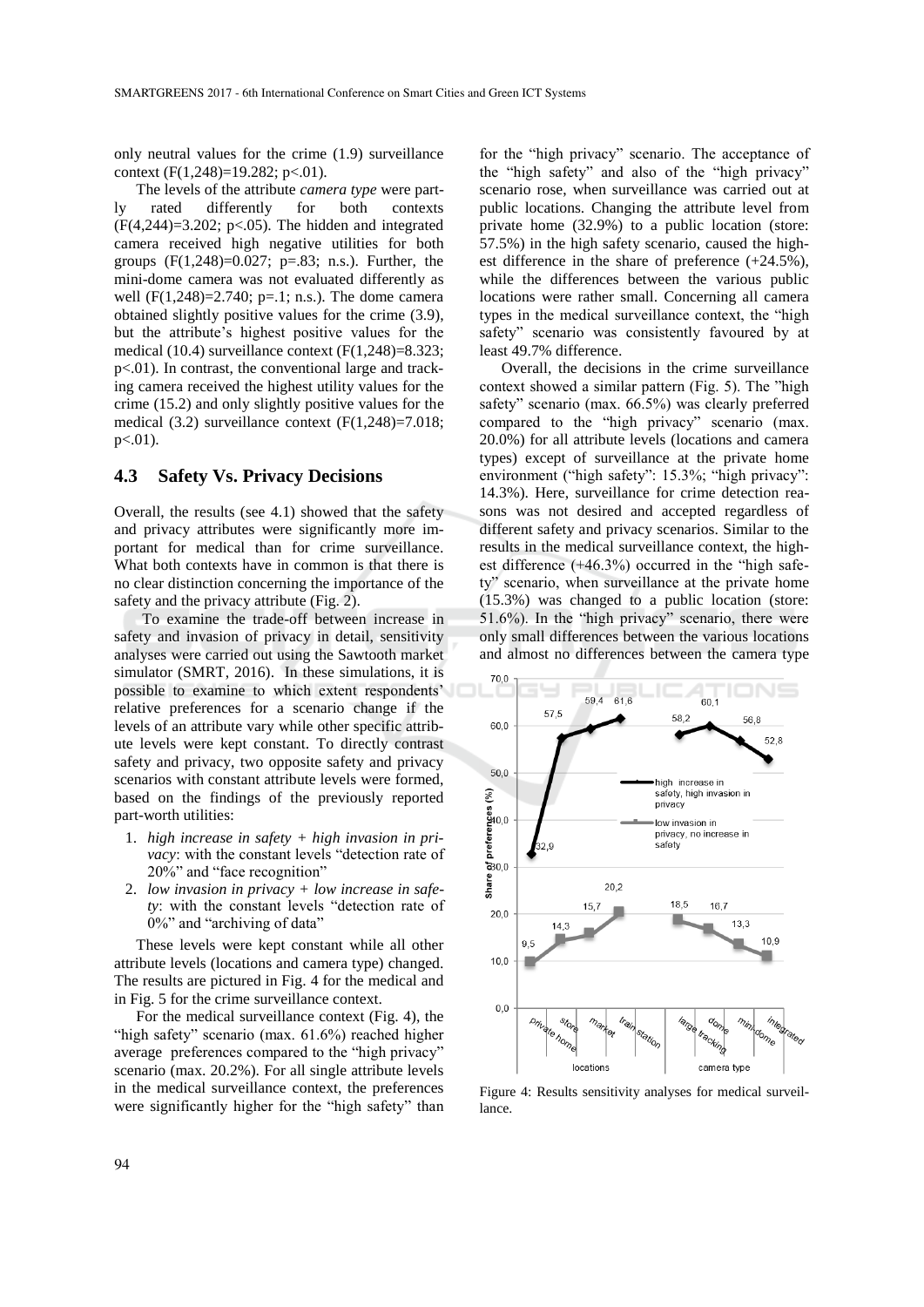

Figure 5: Results sensitivity analyses for crime surveillance.

levels. In contrast, the camera types were evaluated differently in the "high safety" scenario: the large tracking camera obtained the highest share of preferences (66.5%), while less visible cameras received lower agreement (e.g., the invisible, integrated camera 55.8%).

## **5 DISCUSSION**

This study revealed insights into the acceptance of surveillance technologies for two different surveillance contexts. Using a conjoint analysis approach and involving the location of surveillance, the applied camera type, and the trade-off between safety and privacy as acceptance parameters, decision scenarios were simulated for a medical and a crime surveillance context. The results showed which acceptance parameters are relatively most important and which characteristics lead to adoption or nonadoption of surveillance technologies in urban environments. The findings provide valuable insights for the conceptualization and planning of smart cities regarding an acceptable implementation and use of surveillance technologies in urban environments.

### **5.1 Context-sensitive Acceptance of Surveillance Technologies**

For the crime surveillance context, the location of surveillance clearly is the most important determinant of surveillance acceptance, while increase in safety and protection of privacy are of secondary importance. In contrast, these three parameters are nearly of equal importance for medical surveillance. One explanation for the greater importance of locations in the crime surveillance context could be that crimes were stronger associated with special locations than medical emergencies. In contrast, for medical surveillance, the interaction of perceived benefit (increased safety, perceived barrier (privacy), and location of surveillance is important. What both contexts have in common is that the applied type of camera technology is comparatively unimportant in relation to the other three aspects. In contrast to previous studies, which identified safety and protection of privacy as important factors for acceptance without weighting them directly (Slobogin, 2002; Welsh and Farrington, 2009; Welsh et al., 2015), this study revealed that acceptance depends on perceived benefits in terms of increasing safety and to a slightly lesser extent on privacy-related issues. The rather similar evaluation of safety and privacy for both contexts shows the importance to analyse this trade-off in detail and to consider this complex phenomenon in future studies as well as conceptualizations of surveillance systems in urban environments.

### **5.2 Context-sensitive Characteristics of Acceptance**

Confirming previous research results (e.g., Welsh & Farrington, 2009), the use of surveillance technologies is generally accepted at public locations in urban areas. In contrast, our findings demonstrate that surveillance technologies are not accepted at all at private locations such as the own home. Interestingly, the same acceptance pattern was found for the crime as well as the medical surveillance context. Although previous research also indicated this pattern for medical surveillance (Himmel et al., 2013), we assumed differences between both contexts and preferences for the home environment in the medical context as most AAL technologies were used and were planned to be used in private home environments.

Concerning the increase in safety, a similar acceptance pattern was found for both surveillance contexts as well. The pattern was merely a bit stronger pronounced for the medical surveillance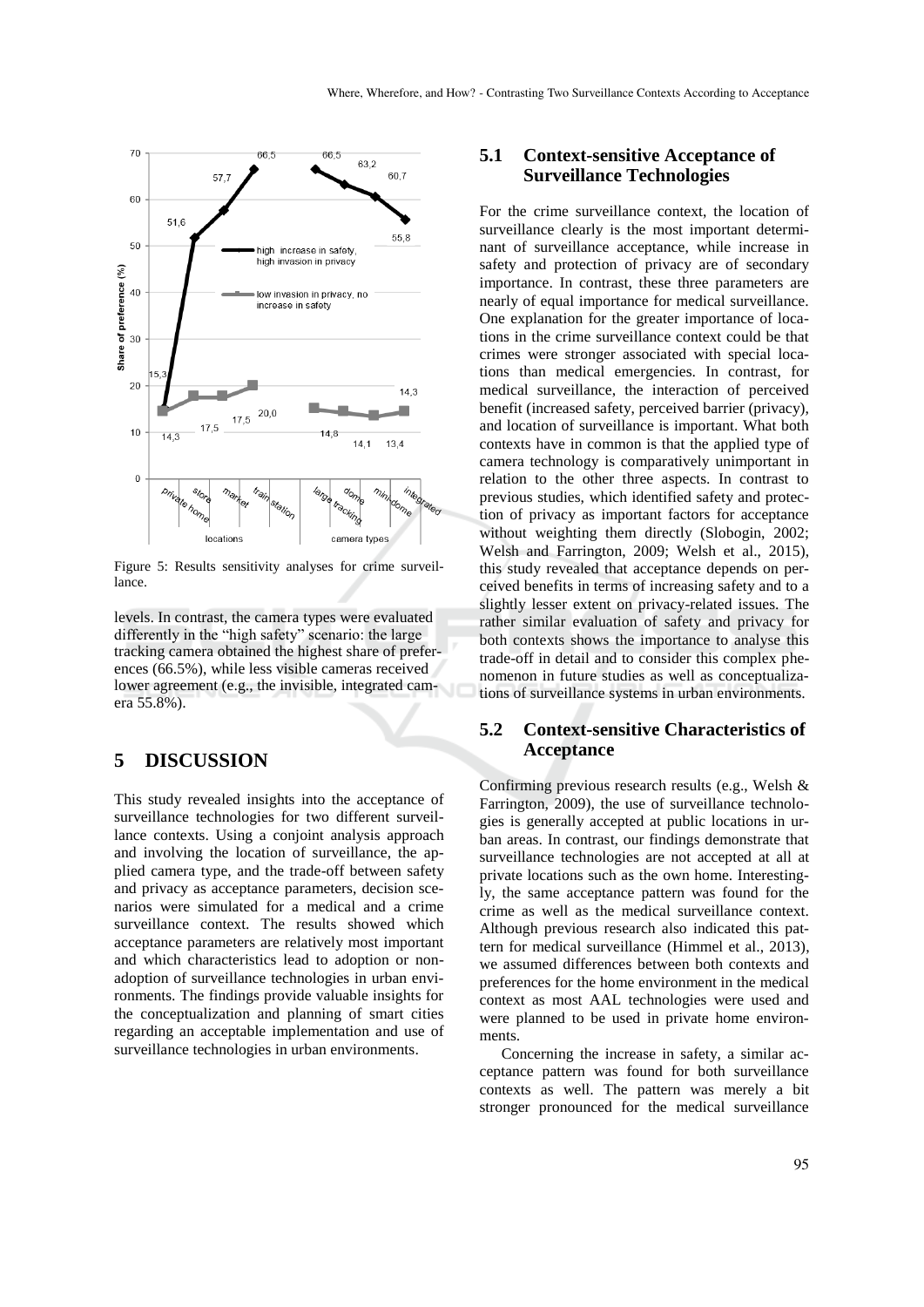context due to the higher relative importance of the attribute: the higher the detection rates and thus, the increase in safety, the higher the acceptance. Low detection rates of 0% or 5% were completely rejected. Hence, the perceived benefit of surveillance (increased safety) has to be noticeable for acceptance and is more important for the medical than the crime surveillance context.

The most contrary acceptance pattern was revealed for the privacy attribute. For the medical surveillance context, position determination is the best evaluated way of handling video data, which is in line with previous research results. Archiving and storage of recorded data is not desired for medical surveillance. In contrast, archiving of data is the most desired way of data handling in the surveillance context. Interestingly face recognition is perceived as invasion in privacy and is the most rejected way of data handling for medical as well as crime surveillance.

Although the camera type was relatively unimportant, a tendency of preferences for both contexts can be derived: for crime surveillance, conventional large cameras are preferred, while a bit smaller and discrete cameras are desired for medical surveillance. However, hidden and integrated camera technology is strictly rejected for both surveillance contexts. This is surprising and has to be considered, as current technological developments – in particular in the field of AAL environments – aim for designing small, less visible or invisible and seamlessly integrated technologies (e.g., Kim et al., 2012).

### **5.3 Trade-off between Safety and Privacy**

Previous research results on the trade-off between privacy and safety indicated that the will to abandon a piece of privacy for increased safety depends on the degree of increased safety (Bowyer, 2004). Our study revealed that only a noticeable increase in safety (detection rate at least 10%) is perceived positively independent of the surveillance context. Although, the analysis of relative importance revealed only slightly higher importance of increase in safety (crime: 23.1%; medical: 29.5%) in contrast to the privacy attribute (crime: 20.2%; medical: 27.0%), the sensitivity analyses showed that secure scenarios were clearly preferred compared to scenarios that focused on privacy.

Thus, safety is much more preferred in a direct confrontation of safety and privacy for medical as well as crime surveillance. Thus, safety issues are more important criteria for the acceptance of surveil-

lance technologies than privacy issues, provided the technology is efficient and causes a noticeable increase in safety.

#### **5.4 Limitations and Further Research**

Although, the applied conjoint analysis approach was useful to evaluate preferences in different surveillance scenarios and enabled a comparison of surveillance, there are some limitations that should be considered for further studies.

A first limitation is that the estimated preference ratings are ratings on a hypothetical level and do not mirror actual behaviour. Hence, agreement or rejection might be higher or lower in real situations (Ajzen & Fishbein, 1977). A second limitation affects the limited number of attributes in a choicebased conjoint analysis. It had to be found the right balance between an economic research design with a limited number of attributes and a not to high complexity of the research issue. The participants suggested other interesting attributes, which could be integrated in future research, such as the period of data storage.

Further, there are some limitations with respect to the samples of this study. So far, a highly educated participants group was examined. It is not clear if the results can be simply transferred to other education levels, therefore, future studies will aim at samples with a more diverse educational level. In addition, the samples did not have much experience with crime offenses and medical emergencies. Hence, it cannot be excluded that the trade-offs between safety and privacy are quite theoretically evaluated, without the true understanding of own experience.

As the approach focused on video-based surveillance, it would be useful to analyse the acceptance of other surveillance technologies with respect to different surveillance contexts in detail.

Further, it is assumed that the evaluation of surveillance technologies is influenced by current events such as terrorist attacks and crimes in the local environment. Hence, longitudinal studies and comparisons of surveillance acceptance represent an interesting approach for further research.

Finally, as the approach represents the acceptance of surveillance with a perspective of a single country, it would be useful and interesting to compare surveillance needs and wishes of city residents of different countries, backgrounds, and cultures.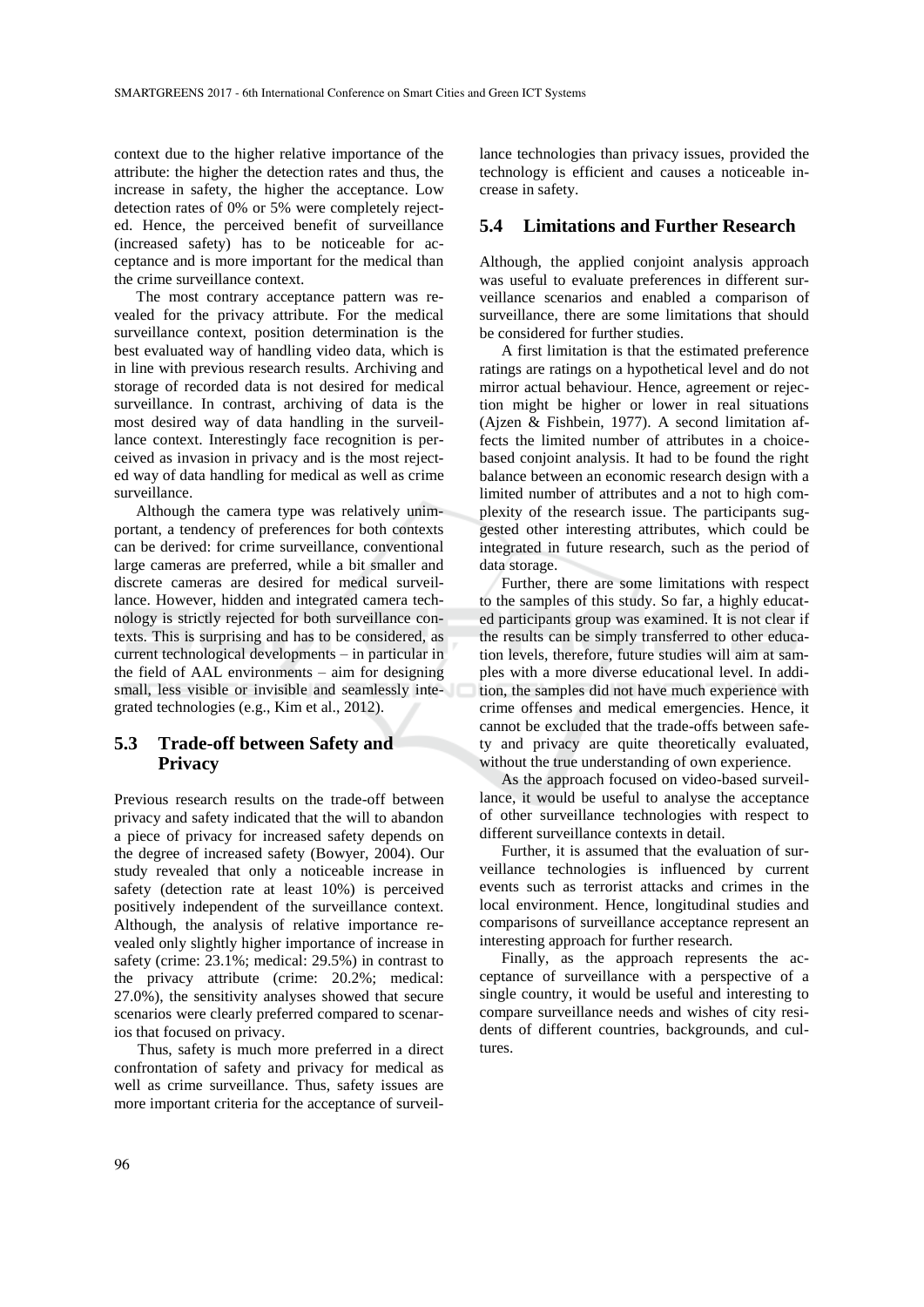### **ACKNOWLEDGEMENTS**

The authors thank all participants for their patience and openness to share opinions. Furthermore, the authors want to thank Valentina Kneip for research assistance. This work was funded by the Excellence Initiative of the German State and Federal Government (Project Urban Future Outline).

### **REFERENCES**

- Aghajan, H., Augusto, J. C., Wu, C., McCullagh, P., & Walkden, J.-A. 2007. Distributed vision-based accident management for assisted living. In *International conference on Smart homes and health telematics*, pp. 196–205, Springer.
- Ajzen, I., Fishbein, M. 1977. Attitude-behavior relations: A theoretical analysis and review of empirical research. *Psychological Bulletin*, *84*(5), 888–918. https://doi.org/10.1037/0033-2909.84.5.888.
- Arning, K., Ziefle, M., 2015. "Get that Camera Out of My House!" Conjoint Measurement of Preferences for Video-Based Healthcare Monitoring Systems in Private and Public Places. In *Inclusive Smart Cities and e-Health*, pp. 152–164. Springer.
- Barrett, D., 2013. One surveillance camera for every 11 people in Britain, says CCTV survey. *Telegraph*. 10<sup>th</sup> July 2013.
- Bowyer, K. W., 2004. Face recognition technology: security versus privacy. *IEEE Technology and Society Magazine*, *23*(1), 9–19. https://doi.org/10.1109/MTAS.200 4.1273467.
- Cardinaux, F., Bhowmik, D., Abhayaratne, C., Hawley, M. S., 2011. Video based technology for ambient assisted living: A review of the literature. *Journal of Ambient Intelligence and Smart Environments*, *3*(3), 253–269.
- Chen, B.-W., Chen, C.-Y., & Wang, J.-F., 2013. Smart homecare surveillance system: Behavior identification based on state-transition support vector machines and sound directivity pattern analysis. *IEEE Transactions on Systems, Man, and Cybernetics: Systems*, *43*(6), 1279–1289.
- Dailey, K., 2013. The rise of CCTV surveillance in the US. *BBC News*. 29th April 2013.
- Davis, F. D., Bagozzi, R. P., Warshaw, P. R., 1989. User acceptance of computer technology: a comparison of two theoretical models. *Management Science*, 982– 1003.
- Dey, S., Chakraborty, A., Naskar, S., Misra, P., 2012. Smart city surveillance: Leveraging benefits of cloud data stores. In *37th Conference on Local Computer Networks Workshops (LCN Workshops), 2012,* pp. 868–876. IEEE.
- Filipponi, L., Vitaletti, A., Landi, G., Memeo, V., Laura, G., Pucci, P., 2010. Smart city: An event driven architecture for monitoring public spaces with heterogene-

ous sensors. In *Fourth International Conference on Sensor Technologies and Applications (SENSORCOMM), 2010,* pp. 281–286. IEEE.

- Fleck, S., Strasser, W., 2008. Smart camera based monitoring system and its application to assisted living. *Proceedings of the IEEE*, *96*(10), 1698–1714.
- Fyfe, N., 2004. Zero tolerance, maximum surveillance? Deviance, difference and crime control in the late modern city. *The Emancipatory City*, 40–56.
- Gurley, R. J., Lum, N., Sande, M., Lo, B., Katz, M. H., 1996. Persons Found in Their Homes Helpless or Dead. *New England Journal of Medicine*, *334*(26), 1710–1716.

https://doi.org/10.1056/NEJM199606273342606.

- Himmel, S., Ziefle, M., Arning, K. (2013). From Living Space to Urban Quarter: Acceptance of ICT Monitoring Solutions in an Ageing Society. In *Human-Computer Interaction. Users and Contexts of Use,* pp. 49–58. Springer.
- Kim, J. E., Boulos, G., Yackovich, J., Barth, T., Beckel, C., Mosse, D., 2012. Seamless Integration of Heterogeneous Devices and Access Control in Smart Homes. In *2012 Eighth International Conference on Intelligent Environments*, pp. 206–213. https://doi.org/10.1109/IE.2012.57.
- Klack, L., Schmitz-Rode, T., Wilkowska, W., Kasugai, K., Heidrich, F., Ziefle, M., 2011. Integrated Home Monitoring and Compliance Optimization for Patients with Mechanical Circulatory Support Devices. *Annals of Biomedical Engineering*, *39*(12), 2911. https://doi.org/10. 1007/s10439-011-0407-1.
- Koh, Y., Mohan, A., Wang, G., Xu, H., Malik, A., Lu, Y. H., & Ebert, D. S. (2016, May). Improve safety using public network cameras. In Technologies for Homeland Security (HST), 2016 IEEE Symposium on (pp. 1-5). IEEE.
- La Vigne, N. G., Lowry, S. S., Markman, J. A., & Dwyer, A. M. (2011). Evaluating the use of public surveillance cameras for crime control and prevention. *Washington, DC: US Department of Justice, Office of Community Oriented Policing Services. Urban Institute, Justice Policy Center*.
- Leonhardt, S. (2006). Personal Healthcare Devices. In S. Mukherjee, R. M. Aarts, R. Roovers, F. Widdershoven, & M. Ouwerkerk (Eds.), *AmIware Hardware Technology Drivers of Ambient Intelligence*, pp. 349– 370. Springer Netherlands.
- Luce, R. D., Tukey, J. W., 1964. Simultaneous conjoint measurement: A new type of fundamental measurement. *Journal of Mathematical Psychology*, *1*(1), 1– 27.
- Memon, M., Wagner, S. R., Pedersen, C. F., Beevi, F. H. A., & Hansen, F. O., 2014. Ambient assisted living healthcare frameworks, platforms, standards, and quality attributes. *Sensors*, *14*(3), 4312–4341.
- Orme, B. K., 2010. Getting started with conjoint analysis: strategies for product design and pricing research, 77– 89.
- Patton, J. W., 2000. Protecting privacy in public? Surveillance technologies and the value of public places. *Eth-*